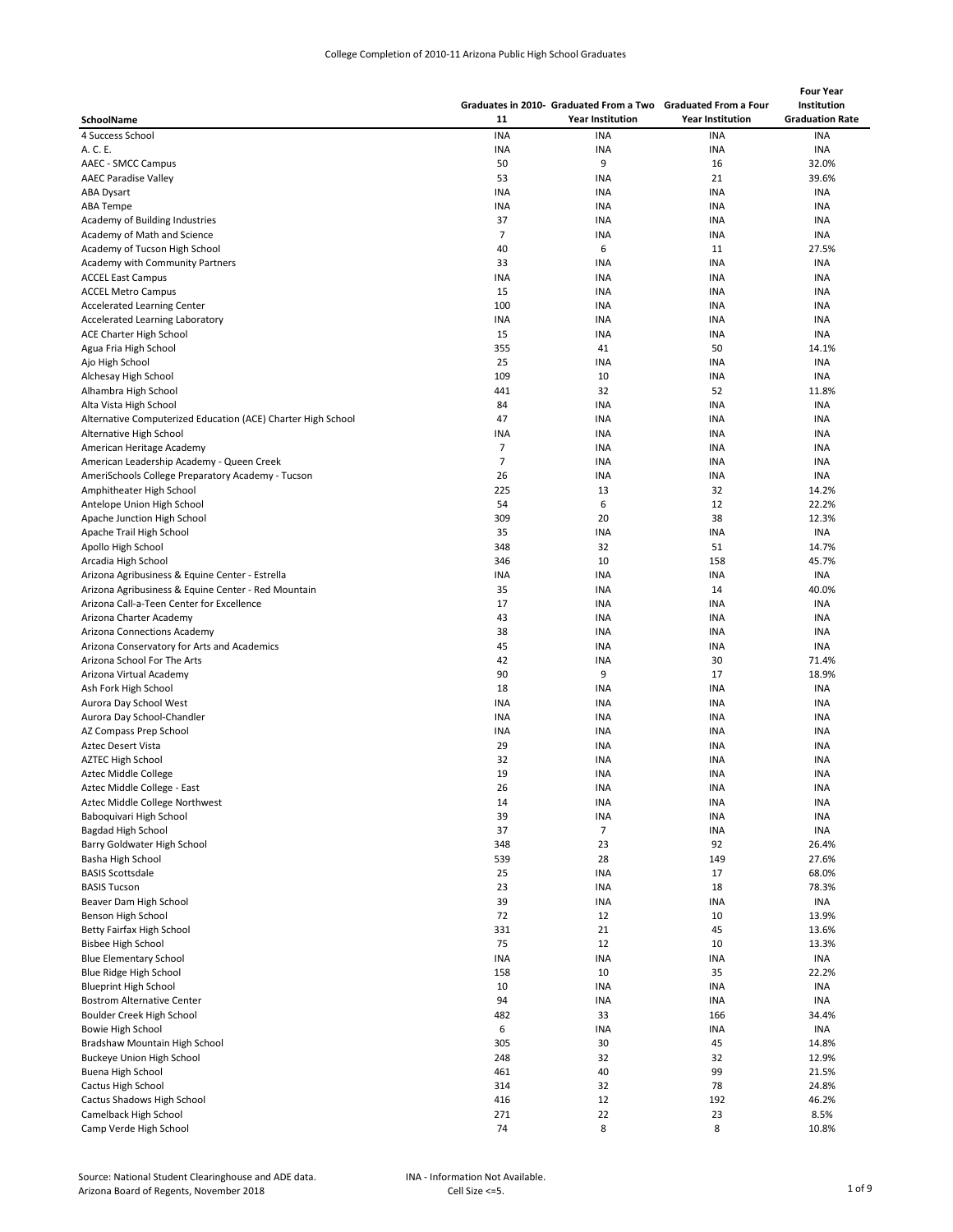| College Completion of 2010-11 Arizona Public High School Graduates |  |  |  |
|--------------------------------------------------------------------|--|--|--|
|                                                                    |  |  |  |

|                                                                               |                   |                                                               |                         | <b>Four Year</b>       |  |
|-------------------------------------------------------------------------------|-------------------|---------------------------------------------------------------|-------------------------|------------------------|--|
|                                                                               |                   | Graduates in 2010- Graduated From a Two Graduated From a Four |                         | Institution            |  |
| SchoolName                                                                    | 11                | <b>Year Institution</b>                                       | <b>Year Institution</b> | <b>Graduation Rate</b> |  |
| Canyon Del Oro High School                                                    | 418               | 25                                                            | 164                     | 39.2%                  |  |
| Canyon Rose Academy                                                           | 83                | <b>INA</b>                                                    | <b>INA</b>              | <b>INA</b>             |  |
| Canyon State Academy                                                          | <b>INA</b><br>23  | <b>INA</b>                                                    | INA                     | INA                    |  |
| Career Success High School - Glendale                                         | 87                | <b>INA</b><br>8                                               | INA<br><b>INA</b>       | INA<br>INA             |  |
| Career Success High School - Main Campus<br>Career Success High School - Mesa | 31                | INA                                                           | INA                     | <b>INA</b>             |  |
| Career Success High School - Robert L. Duffy                                  | 30                | INA                                                           | INA                     | INA                    |  |
| Career Success Jr/Sr High School - North Phoenix                              | 39                | <b>INA</b>                                                    | INA                     | <b>INA</b>             |  |
| Career Success Jr/Sr High School - Woods Campus                               | 29                | <b>INA</b>                                                    | INA                     | INA                    |  |
| Carl Hayden High School                                                       | 393               | 31                                                            | 33                      | 8.4%                   |  |
| Carpe Diem Collegiate High School dba Carpe Diem e-Learning Community         | 19                | <b>INA</b>                                                    | <b>INA</b>              | <b>INA</b>             |  |
| Casa Grande Union High School                                                 | 512               | 51                                                            | 74                      | 14.5%                  |  |
| Casa Verde High School                                                        | 32                | <b>INA</b>                                                    | <b>INA</b>              | INA                    |  |
| Catalina Foothills High School                                                | 386               | 6                                                             | 249                     | 64.5%                  |  |
| Catalina High Magnet School                                                   | 256               | 20                                                            | 34                      | 13.3%                  |  |
| CAVIAT - Coconino High School                                                 | 16                | <b>INA</b>                                                    | <b>INA</b>              | INA                    |  |
| CAVIAT - Flagstaff High School                                                | 11                | <b>INA</b>                                                    | <b>INA</b>              | INA                    |  |
| CAVIAT - Grand Canyon High School                                             | <b>INA</b>        | <b>INA</b>                                                    | INA                     | INA                    |  |
| CAVIAT - Page High School                                                     | 14                | <b>INA</b>                                                    | INA                     | INA                    |  |
| CAVIT - Casa Grande Union High School                                         | 20                | INA                                                           | INA                     | INA                    |  |
| CAVIT - Central Arizona Valley Institute of Technology                        | 22                | INA                                                           | INA                     | INA                    |  |
| CAVIT - Coolidge High School                                                  | 7                 | <b>INA</b>                                                    | <b>INA</b>              | INA                    |  |
| CAVIT - Florence Unified                                                      | 10                | <b>INA</b>                                                    | INA                     | INA                    |  |
| CAVIT - Maricopa Unified                                                      | 33                | <b>INA</b>                                                    | <b>INA</b>              | <b>INA</b>             |  |
| CAVIT - San Tan Foothills High School                                         | INA               | <b>INA</b>                                                    | INA                     | INA                    |  |
| CAVIT - Santa Cruz Valley Union High School                                   | INA               | <b>INA</b>                                                    | INA                     | INA                    |  |
| Centennial High School                                                        | 452               | 37                                                            | 109                     | 24.1%                  |  |
| Center for Academic Success, The #1                                           | 47                | <b>INA</b>                                                    | INA                     | <b>INA</b>             |  |
| Center for Academic Success, The #2                                           | 20                | <b>INA</b>                                                    | INA                     | <b>INA</b>             |  |
| Central High School                                                           | 338               | 31                                                            | 49                      | 14.5%                  |  |
| Cesar Chavez High School                                                      | 350               | 26                                                            | 26                      | 7.4%                   |  |
| Chandler High School                                                          | 701               | 31                                                            | 208                     | 29.7%                  |  |
| Chaparral High School                                                         | 491<br>201        | 11<br>9                                                       | 302                     | 61.5%<br>8.0%          |  |
| Chinle High School<br>Chino Valley High School                                | 171               | 15                                                            | 16<br>20                | 11.7%                  |  |
| Cholla High Magnet School                                                     | 306               | 25                                                            | 32                      | 10.5%                  |  |
| Cibola High School                                                            | 498               | 64                                                            | 83                      | 16.7%                  |  |
| Cienega High School                                                           | 364               | 20                                                            | 90                      | 24.7%                  |  |
| City High School                                                              | 43                | INA                                                           | <b>INA</b>              | INA                    |  |
| Coconino High School                                                          | 293               | 17                                                            | 63                      | 21.5%                  |  |
| Compadre High School                                                          | 163               | <b>INA</b>                                                    | $\overline{7}$          | 4.3%                   |  |
| Compass High School                                                           | 91                | <b>INA</b>                                                    | <b>INA</b>              | INA                    |  |
| Coolidge High School                                                          | 167               | 12                                                            | 18                      | 10.8%                  |  |
| Copper Canyon High School                                                     | 345               | 24                                                            | 31                      | 9.0%                   |  |
| Cornerstone Charter School                                                    | 38                | <b>INA</b>                                                    | INA                     | INA                    |  |
| Corona Del Sol High School                                                    | 569               | 19                                                            | 283                     | 49.7%                  |  |
| Coronado High School                                                          | 221               | 10                                                            | 28                      | 12.7%                  |  |
| Cortez High School                                                            | 230               | 16                                                            | 24                      | 10.4%                  |  |
| Country Gardens Charter School                                                | INA               | <b>INA</b>                                                    | INA                     | INA                    |  |
| Crestview College Preparatory High School                                     | 46                | <b>INA</b>                                                    | INA                     | <b>INA</b>             |  |
| Crittenton Youth Academy                                                      | 8                 | INA                                                           | <b>INA</b>              | INA                    |  |
| Crossroads                                                                    | INA               | INA                                                           | <b>INA</b>              | INA                    |  |
| CTD - Tombstone High School                                                   | INA               | INA                                                           | INA                     | INA                    |  |
| Deer Valley Academy                                                           | 20                | <b>INA</b>                                                    | INA                     | INA                    |  |
| Deer Valley High School                                                       | 389               | 34                                                            | 93                      | 23.9%                  |  |
| Desert Edge High School                                                       | 311               | 31                                                            | 40                      | 12.9%                  |  |
| Desert Heights Academy                                                        | <b>INA</b>        | <b>INA</b>                                                    | INA                     | INA                    |  |
| Desert Hills High School                                                      | 157               | INA                                                           | 11                      | 7.0%                   |  |
| Desert Mosaic School                                                          | <b>INA</b><br>552 | INA<br>14                                                     | INA<br>306              | <b>INA</b><br>55.4%    |  |
| Desert Mountain High School<br>Desert Pointe Academy                          | 11                | <b>INA</b>                                                    | INA                     | INA                    |  |
| Desert Ridge High                                                             | 574               | 26                                                            | 145                     | 25.3%                  |  |
| Desert Rose Academy Charter School                                            | 48                | <b>INA</b>                                                    | INA                     | INA                    |  |
| Desert View High School                                                       | 370               | 27                                                            | 31                      | 8.4%                   |  |
| Desert Vista High School                                                      | 642               | 14                                                            | 358                     | 55.8%                  |  |
| Desert Winds High School                                                      | 57                | <b>INA</b>                                                    | <b>INA</b>              | <b>INA</b>             |  |
| Devereux                                                                      | INA               | INA                                                           | <b>INA</b>              | <b>INA</b>             |  |
| DINE Southwest High School                                                    | 7                 | INA                                                           | <b>INA</b>              | INA                    |  |
| Dobson High School                                                            | 607               | 32                                                            | 157                     | 25.9%                  |  |
| Douglas High School                                                           | 278               | 49                                                            | 44                      | 15.8%                  |  |
| Duncan High School                                                            | 29                | <b>INA</b>                                                    | INA                     | INA                    |  |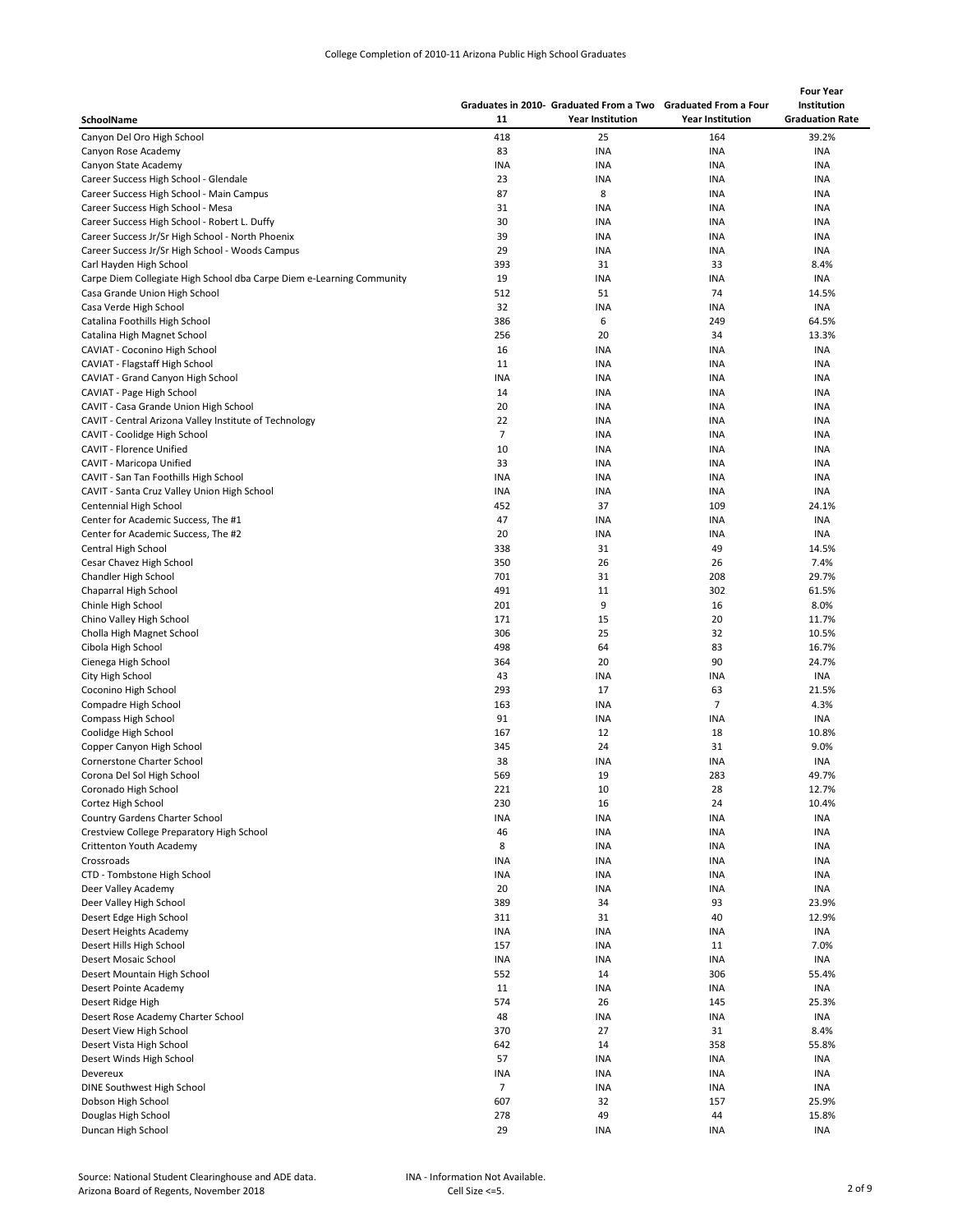| College Completion of 2010-11 Arizona Public High School Graduates |  |  |  |
|--------------------------------------------------------------------|--|--|--|
|--------------------------------------------------------------------|--|--|--|

|                                                   |                | Graduates in 2010- Graduated From a Two Graduated From a Four |                         | <b>Four Year</b><br>Institution |
|---------------------------------------------------|----------------|---------------------------------------------------------------|-------------------------|---------------------------------|
| SchoolName                                        | 11             | <b>Year Institution</b>                                       | <b>Year Institution</b> | <b>Graduation Rate</b>          |
| Dysart High School                                | 344            | 31                                                            | 36                      | 10.5%                           |
| East Valley Academy                               | 40             | <b>INA</b>                                                    | INA                     | INA                             |
| East Valley High School                           | 40             | <b>INA</b>                                                    | <b>INA</b>              | <b>INA</b>                      |
| Eastpointe High School                            | 76             | <b>INA</b>                                                    | INA                     | <b>INA</b>                      |
| E-cademie                                         | 60             | <b>INA</b>                                                    | INA                     | <b>INA</b>                      |
| Edge High School - Himmel Park                    | 61             | <b>INA</b>                                                    | INA                     | INA                             |
| EDGE High School - Northwest                      | 19             | <b>INA</b>                                                    | INA                     | INA                             |
| Edge High School - Sahuarita                      | 14             | <b>INA</b>                                                    | INA                     | INA                             |
| <b>EdOptions AOI Program</b>                      | $\overline{7}$ | <b>INA</b>                                                    | INA                     | INA                             |
| <b>EdOptions High School</b>                      | $\overline{7}$ | <b>INA</b>                                                    | INA                     | INA                             |
| <b>Educational Opportunity Center</b>             | 43             | <b>INA</b>                                                    | INA                     | INA                             |
| e-Institute at Acoma                              | 45             | <b>INA</b>                                                    | INA                     | INA                             |
| <b>E-Institute at Grovers</b>                     | 39             | <b>INA</b>                                                    | INA                     | <b>INA</b>                      |
| E-Institute at Metro                              | 23             | <b>INA</b>                                                    | INA                     | <b>INA</b>                      |
| e-Institute at Union Hills                        | 86             | <b>INA</b>                                                    | INA                     | INA                             |
| E-Institute Charter High School at Buckeye        | 20             | <b>INA</b>                                                    | <b>INA</b>              | <b>INA</b>                      |
| El Capitan Public School                          | 26             | <b>INA</b>                                                    | INA                     | <b>INA</b>                      |
| El Dorado High School                             | 49             | <b>INA</b>                                                    | <b>INA</b>              | <b>INA</b>                      |
| Empire High School                                | 134            | 10                                                            | 38                      | 28.4%                           |
| Esperanza Community Collegial Academy             | <b>INA</b>     | <b>INA</b>                                                    | INA                     | <b>INA</b>                      |
| Estrella Foothills High School                    | 236            | 14                                                            | 68                      | 28.8%                           |
| Estrella High School                              | 123            | <b>INA</b>                                                    | INA                     | <b>INA</b>                      |
| EVIT - Compadre High School                       | 31             | <b>INA</b>                                                    | INA                     | <b>INA</b>                      |
| EVIT - Corona Del Sol High School                 | <b>INA</b>     | <b>INA</b>                                                    | INA                     | INA                             |
| EVIT - Desert Vista High School                   | <b>INA</b>     | <b>INA</b>                                                    | INA                     | <b>INA</b>                      |
| EVIT - East Valley Institute of Technology        | <b>INA</b>     | <b>INA</b>                                                    | INA                     | <b>INA</b>                      |
| EVIT - Hamilton High School                       | INA            | <b>INA</b>                                                    | INA                     | INA                             |
| EVIT - Highland High School                       | <b>INA</b>     | <b>INA</b>                                                    | INA                     | <b>INA</b>                      |
| EVIT - Marcos De Niza High School                 | 12             | <b>INA</b>                                                    | <b>INA</b>              | <b>INA</b>                      |
| <b>EVIT - McClintock High School</b>              | 16             | <b>INA</b>                                                    | INA                     | <b>INA</b>                      |
| EVIT - Mesquite High School                       | INA            | <b>INA</b>                                                    | INA                     | INA                             |
| EVIT - Mountain Pointe High School                | <b>INA</b>     | <b>INA</b>                                                    | INA                     | INA                             |
| EVIT - Tempe High School                          | INA            | <b>INA</b>                                                    | INA                     | INA                             |
| <b>Excalibur Charter School</b>                   | <b>INA</b>     | <b>INA</b>                                                    | INA                     | <b>INA</b>                      |
| Flagstaff Arts And Leadership Academy             | 28             | <b>INA</b>                                                    | 12                      | 42.9%                           |
| Flagstaff High School                             | 368            | 26                                                            | 120                     | 32.6%                           |
| Florence High School                              | 239            | 17                                                            | 27                      | 11.3%                           |
| Florence Virtual Academy                          | <b>INA</b>     | <b>INA</b>                                                    | <b>INA</b>              | INA                             |
| Flowing Wells High School                         | 348            | 24                                                            | 52                      | 14.9%                           |
| Foothills Academy                                 | 26             | <b>INA</b>                                                    | 15                      | 57.7%                           |
| Fort Thomas High School                           | 32             | <b>INA</b>                                                    | <b>INA</b>              | INA                             |
| Fountain Hills High School                        | 169            | <b>INA</b>                                                    | 85                      | 50.3%                           |
| Fredonia High School                              | 19             | <b>INA</b>                                                    | <b>INA</b>              | INA                             |
| Ganado High School                                | 133            | <b>INA</b>                                                    | 10                      | 7.5%                            |
| Gateway Academy                                   | <b>INA</b>     | <b>INA</b>                                                    | <b>INA</b>              | INA                             |
| Gateway Early College High School                 | 43             | $\overline{7}$                                                | 9                       | 20.9%                           |
| Genesis Academy                                   | 33             | <b>INA</b>                                                    | <b>INA</b>              | <b>INA</b>                      |
| GIFT - Ft. Thomas High School                     | INA            | <b>INA</b>                                                    | <b>INA</b>              | INA                             |
| GIFT - Gila Institute for Technology              | <b>INA</b>     | INA                                                           | <b>INA</b>              | INA                             |
| GIFT - Mt. Graham High School                     | INA            | INA                                                           | INA                     | <b>INA</b>                      |
| GIFT - Pima High School                           | INA            | INA                                                           | <b>INA</b>              | INA                             |
| GIFT - Thatcher High School                       | INA            | INA                                                           | INA                     | INA                             |
| Gila Bend High School                             | 14             | INA                                                           | <b>INA</b>              | INA                             |
| Gila Preparatory Academy High School              | 12             | INA                                                           | <b>INA</b>              | <b>INA</b>                      |
| Gila Ridge High School                            | 388            | 49                                                            | 59                      | 15.2%                           |
| Gilbert Classical Academy High School             | 29             | <b>INA</b>                                                    | 19                      | 65.5%                           |
| Gilbert Early College, a Leading Edge High School | 23             | INA                                                           | INA                     | INA                             |
| Gilbert High School                               | 650            | 35                                                            | 208                     | 32.0%                           |
| <b>Gilbert Learning Center</b>                    | 83             | <b>INA</b>                                                    | INA                     | INA                             |
| Glendale High School                              | 297            | 27                                                            | 32                      | 10.8%                           |
| <b>Globe Education Center</b>                     | 11             | INA                                                           | <b>INA</b>              | INA                             |
| Globe High School                                 | 129            | 13                                                            | 14                      | 10.9%                           |
| Grand Canyon College Preparatory Charter School   | 13             | INA                                                           | <b>INA</b>              | INA                             |
| Grand Canyon High School                          | 22             | INA                                                           | <b>INA</b>              | <b>INA</b>                      |
| <b>GRAY EDUCATION CENTERS</b>                     | <b>INA</b>     | INA                                                           | INA                     | INA                             |
| Great Hearts Academies - Chandler Prep            | 44             | <b>INA</b>                                                    | 30                      | 68.2%                           |
| Great Hearts Academies - Veritas Prep             | 37             | <b>INA</b>                                                    | 24                      | 64.9%                           |
| Greenway High School                              | 273            | 12                                                            | 71                      | 26.0%                           |
| Ha:san Preparatory & Leadership School            | 24             | <b>INA</b>                                                    | <b>INA</b>              | INA                             |
| Hamilton High School                              | 764            | 37                                                            | 280                     | 36.6%                           |
| Harvest Preparatory Academy                       | 31             | <b>INA</b>                                                    | INA                     | <b>INA</b>                      |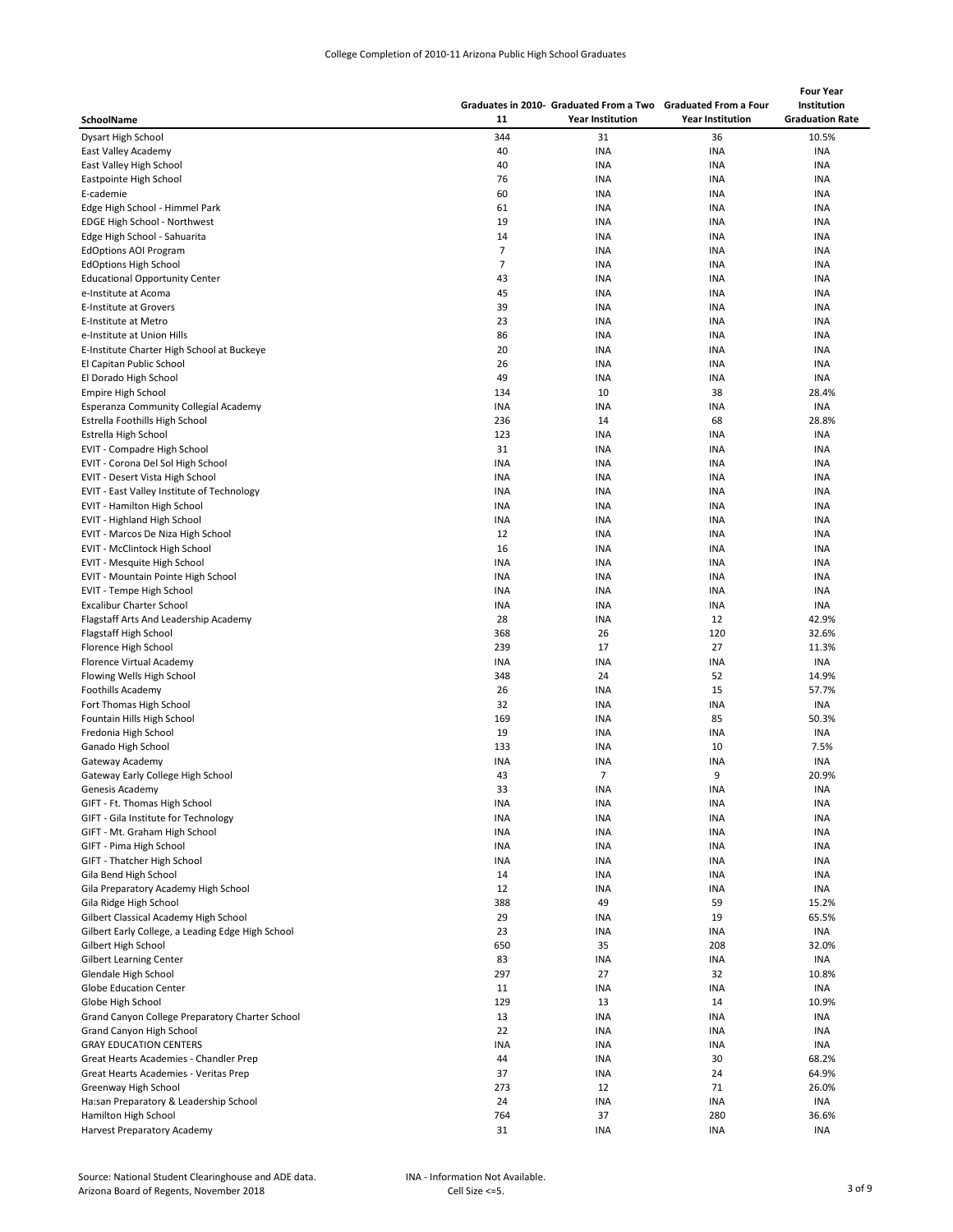|                                                   |            |                                                               |                         | <b>Four Year</b>       |
|---------------------------------------------------|------------|---------------------------------------------------------------|-------------------------|------------------------|
|                                                   |            | Graduates in 2010- Graduated From a Two Graduated From a Four |                         | Institution            |
| SchoolName                                        | 11         | <b>Year Institution</b>                                       | <b>Year Institution</b> | <b>Graduation Rate</b> |
| Havasuonline                                      | <b>INA</b> | <b>INA</b>                                                    | <b>INA</b>              | <b>INA</b>             |
| Hayden High School                                | 41         | 6                                                             | INA                     | <b>INA</b>             |
| Heritage Academy                                  | 62         | INA                                                           | 18                      | 29.0%                  |
| Hiaki High School                                 | 6          | <b>INA</b>                                                    | INA                     | INA                    |
| Highland High School                              | 670        | 34                                                            | 244                     | 36.4%                  |
| Higley High School                                | 271        | 8                                                             | 58                      | 21.4%                  |
| Holbrook High School                              | 157        | 18                                                            | 8                       | 5.1%                   |
| Hope High School                                  | 43         | <b>INA</b>                                                    | INA                     | INA                    |
| Hope High School Online                           | 20         | <b>INA</b>                                                    | <b>INA</b>              |                        |
|                                                   |            |                                                               |                         | <b>INA</b>             |
| Horizon Community Learning Center                 | 101        | <b>INA</b><br>29                                              | 47                      | 46.5%                  |
| Horizon High School                               | 518        |                                                               | 260                     | 50.2%                  |
| Howenstine High School                            | 38         | <b>INA</b>                                                    | INA                     | <b>INA</b>             |
| Humanities and Science High School - Tempe        | 6          | <b>INA</b>                                                    | INA                     | <b>INA</b>             |
| Humanities and Sciences Academy Arizona           | 11         | <b>INA</b>                                                    | INA                     | INA                    |
| Humanities and Sciences High School - Phoenix     | 9          | <b>INA</b>                                                    | INA                     | INA                    |
| Imagine Prep Superstition                         | 25         | <b>INA</b>                                                    | INA                     | <b>INA</b>             |
| Imagine Prep Surprise                             | 16         | <b>INA</b>                                                    | INA                     | <b>INA</b>             |
| Independence High School                          | 374        | 35                                                            | 54                      | 14.4%                  |
| <b>Integrity Education Centre</b>                 | <b>INA</b> | <b>INA</b>                                                    | INA                     | <b>INA</b>             |
| Intelli-School                                    | 22         | <b>INA</b>                                                    | INA                     | INA                    |
| Intelli-School - Metro Center                     | 15         | <b>INA</b>                                                    | INA                     | INA                    |
| Intelli-School - Paradise Valley                  | 42         | <b>INA</b>                                                    | INA                     | <b>INA</b>             |
| Intelli-School Glendale                           | 39         | <b>INA</b>                                                    | INA                     | INA                    |
| International Commerce High School - Phoenix      | 215        | 11                                                            | INA                     | INA                    |
| International Commerce High School - Tempe        | 75         | <b>INA</b>                                                    | <b>INA</b>              | <b>INA</b>             |
| Ira H. Hayes High School                          | 14         | <b>INA</b>                                                    | INA                     | INA                    |
| Ironwood High School                              | 429        | 37                                                            | 120                     | 28.0%                  |
| Ironwood Ridge High School                        | 401        | 25                                                            | 164                     | 40.9%                  |
| iSchool2020                                       | 7          | <b>INA</b>                                                    | INA                     | <b>INA</b>             |
| James Madison Preparatory School                  | 20         | <b>INA</b>                                                    | 9                       | 45.0%                  |
| James Sandoval Preparatory High School            | 21         | <b>INA</b>                                                    | <b>INA</b>              | INA                    |
| Jefferson Academy of Advanced Learning            | 7          | <b>INA</b>                                                    | INA                     | INA                    |
| Joseph City High School                           | 33         | <b>INA</b>                                                    | INA                     | INA                    |
| Kaplan Academy of Arizona                         | <b>INA</b> | <b>INA</b>                                                    | <b>INA</b>              | <b>INA</b>             |
| Kestrel High School                               | 20         | <b>INA</b>                                                    | INA                     | <b>INA</b>             |
| Kingman Academy of Learning - High School         | 109        | <b>INA</b>                                                    | 24                      | 22.0%                  |
| Kingman High School                               | 400        | 25                                                            | 48                      | 12.0%                  |
| Kofa High School                                  | 411        | 49                                                            | 60                      | 14.6%                  |
| La Joya Community High School                     | 424        | 39                                                            | 36                      | 8.5%                   |
| La Puerta High School                             | 15         | <b>INA</b>                                                    | INA                     | INA                    |
| Lake Havasu Charter School                        | 8          | <b>INA</b>                                                    | INA                     | <b>INA</b>             |
| Lake Havasu High School                           | 419        | 26                                                            | 67                      | 16.0%                  |
| Learning Foundation                               | 6          | <b>INA</b>                                                    | INA                     | INA                    |
| Learning Foundation and Performing Arts Alta Mesa | INA        | <b>INA</b>                                                    | INA                     | <b>INA</b>             |
| Learning Foundation and Performing Arts Gilbert   | 12         | <b>INA</b>                                                    | INA                     | <b>INA</b>             |
| Learning Institute, The                           | 20         | <b>INA</b>                                                    | <b>INA</b>              | INA                    |
|                                                   |            |                                                               |                         |                        |
| Leona Advanced Virtual Academy                    | INA        | <b>INA</b>                                                    | INA                     | INA                    |
| Liberty High School                               | 306        | 23                                                            | 83                      | 27.1%                  |
| Liberty High School                               | 25         | <b>INA</b>                                                    | <b>INA</b>              | INA                    |
| Life Skills Center of Arizona                     | 162        | $\overline{7}$                                                | <b>INA</b>              | INA                    |
| Little Colorado River Program                     | INA        | <b>INA</b>                                                    | INA                     | INA                    |
| Luz-Guerrero Early College High School            | 33         | <b>INA</b>                                                    | INA                     | INA                    |
| Marana Distance Learning                          | INA        | <b>INA</b>                                                    | INA                     | INA                    |
| Marana High School                                | 367        | 28                                                            | 71                      | 19.3%                  |
| Marcos De Niza High School                        | 385        | 15                                                            | 96                      | 24.9%                  |
| Maricopa High School                              | 257        | 14                                                            | 25                      | 9.7%                   |
| Mary Meredith K-12 School                         | INA        | INA                                                           | INA                     | INA                    |
| Maryvale High School                              | 427        | 25                                                            | 47                      | 11.0%                  |
| Maya High School                                  | 100        | <b>INA</b>                                                    | <b>INA</b>              | INA                    |
| Mayer High School                                 | 24         | <b>INA</b>                                                    | <b>INA</b>              | INA                    |
| Mcclintock High School                            | 351        | 16                                                            | 86                      | 24.5%                  |
| Mesa High School                                  | 683        | 37                                                            | 93                      | 13.6%                  |
| Mesquite High School                              | 675        | 37                                                            | 236                     | 35.0%                  |
| Metro Tech High School                            | 370        | 33                                                            | 30                      | 8.1%                   |
| Metrocenter Academy                               | 66         | <b>INA</b>                                                    | <b>INA</b>              | INA                    |
| Metropolitan Arts Institute                       | 43         | <b>INA</b>                                                    | $\overline{7}$          | 16.3%                  |
| Miami High School                                 | 56         | <b>INA</b>                                                    | INA                     | <b>INA</b>             |
| MIJTED - Bradshaw Mountain High School            | INA        | <b>INA</b>                                                    | INA                     | <b>INA</b>             |
| MIJTED - Chino Valley High School                 | INA        | <b>INA</b>                                                    | INA                     | INA                    |
| MIJTED - Mayer High School                        | INA        | <b>INA</b>                                                    | INA                     | INA                    |
| MIJTED - Mountain Institute Central Campus        | INA        | <b>INA</b>                                                    | <b>INA</b>              | <b>INA</b>             |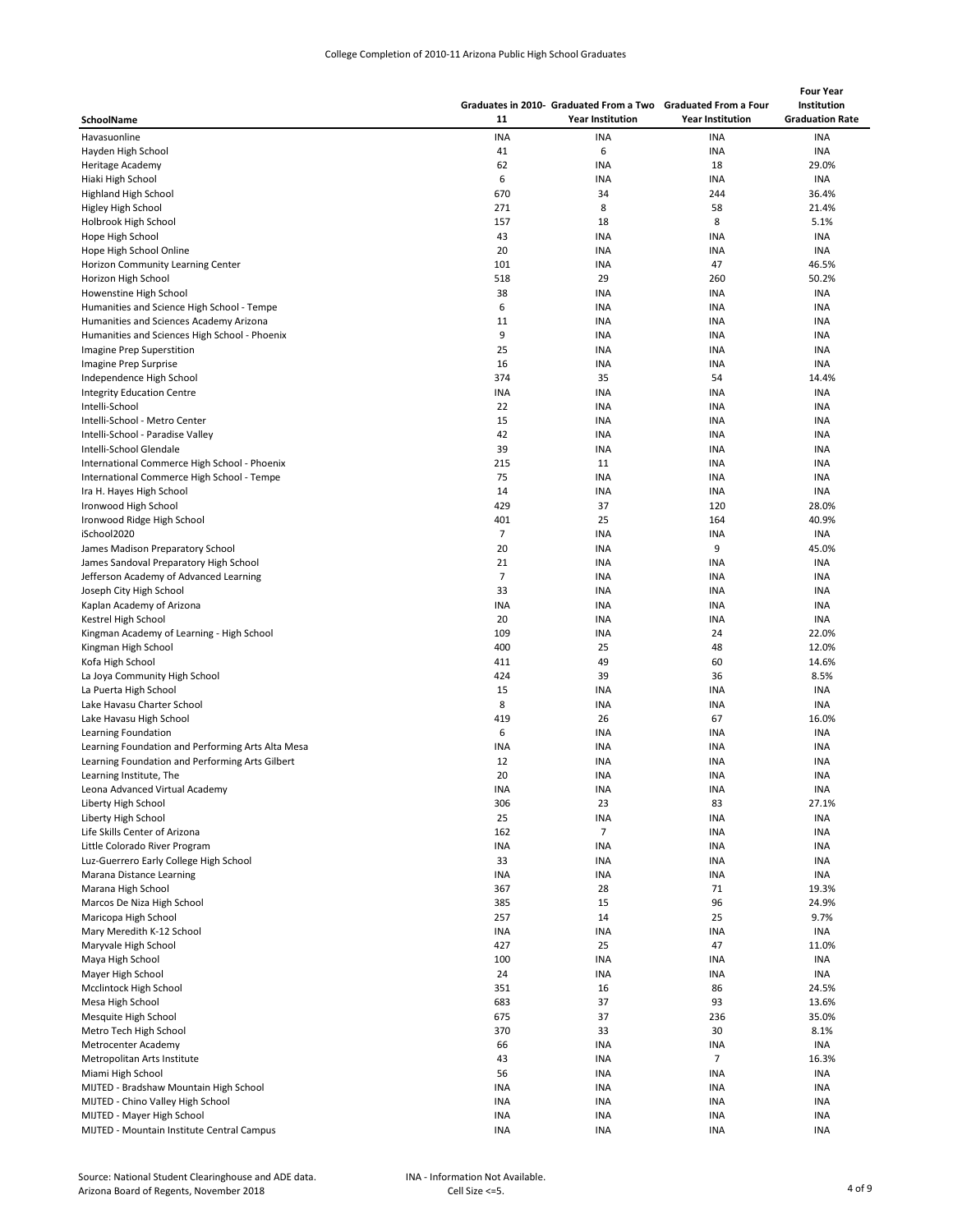| College Completion of 2010-11 Arizona Public High School Graduates |  |  |  |
|--------------------------------------------------------------------|--|--|--|
|--------------------------------------------------------------------|--|--|--|

|                                                                                |                | Graduates in 2010- Graduated From a Two Graduated From a Four |                         | <b>Four Year</b><br>Institution |
|--------------------------------------------------------------------------------|----------------|---------------------------------------------------------------|-------------------------|---------------------------------|
| SchoolName                                                                     | 11             | <b>Year Institution</b>                                       | <b>Year Institution</b> | <b>Graduation Rate</b>          |
| MIJTED - Prescott High School                                                  | <b>INA</b>     | <b>INA</b>                                                    | <b>INA</b>              | <b>INA</b>                      |
| Millennium High School                                                         | 446            | 39                                                            | 117                     | 26.2%                           |
| Mingus Union High School                                                       | 218            | 20                                                            | 44                      | 20.2%                           |
| Mission Academy High School                                                    | 69             | <b>INA</b>                                                    | <b>INA</b>              | <b>INA</b>                      |
| Mogollon High School                                                           | 23             | <b>INA</b>                                                    | INA                     | <b>INA</b>                      |
| Mohave Accelerated Learning Center                                             | 52             | <b>INA</b>                                                    | INA                     | <b>INA</b>                      |
| Mohave High School                                                             | 246            | 21                                                            | 34                      | 13.8%                           |
| Monument Valley High School                                                    | 178            | 10                                                            | 13                      | 7.3%                            |
| Moon Valley High School                                                        | 333            | 18                                                            | 50                      | 15.0%                           |
| Morenci Junior/Senior High School                                              | 70             | <b>INA</b>                                                    | $\overline{7}$          | 10.0%                           |
| Mountain Pointe High School                                                    | 539            | 31                                                            | 217                     | 40.3%                           |
| Mountain Ridge High School                                                     | 564            | 42                                                            | 236                     | 41.8%                           |
| Mountain Rose Academy                                                          | 86             | <b>INA</b>                                                    | INA                     | INA                             |
| Mountain View High School                                                      | 770            | 42                                                            | 253                     | 32.9%                           |
| Mountain View High School                                                      | 401            | 34                                                            | 93                      | 23.2%                           |
| Mt Graham High School                                                          | 64             | <b>INA</b>                                                    | INA                     | <b>INA</b>                      |
| Mt Tipton Elementary School                                                    | 13             | <b>INA</b>                                                    | <b>INA</b>              | <b>INA</b>                      |
| Mt. Turnbull Academy                                                           | 7              | <b>INA</b>                                                    | <b>INA</b>              | <b>INA</b>                      |
| Museum School for the Visual Arts                                              | 9              | <b>INA</b>                                                    | INA                     | INA                             |
| NATIVE - Chinle High School                                                    | 8              | <b>INA</b>                                                    | INA                     | INA                             |
| NATIVE - Ganado High School                                                    | 13             | <b>INA</b>                                                    | INA                     | INA                             |
| NATIVE - Monument Valley High School                                           | INA            | <b>INA</b>                                                    | INA                     | INA                             |
| NATIVE - Pinon High School                                                     | INA            | <b>INA</b>                                                    | INA                     | INA                             |
| NATIVE - Sanders Valley High School                                            | 6              | <b>INA</b>                                                    | INA                     | INA                             |
| NATIVE - Tuba City High School                                                 | 12             | <b>INA</b>                                                    | INA                     | <b>INA</b>                      |
| NATIVE - Window Rock High School                                               | 19             | <b>INA</b>                                                    | INA                     | INA                             |
| NAVIT - Alchesay High School                                                   | INA            | <b>INA</b>                                                    | INA                     | INA                             |
| NAVIT - Blue Ridge High School                                                 | $\overline{7}$ | <b>INA</b>                                                    | INA                     | INA                             |
| NAVIT - Holbrook High School                                                   | INA            | <b>INA</b>                                                    | INA                     | INA                             |
| NAVIT - Joseph City High School                                                | <b>INA</b>     | <b>INA</b>                                                    | <b>INA</b>              | <b>INA</b>                      |
| NAVIT - Mogollon High School (Heber-Overgaard)                                 | INA            | <b>INA</b>                                                    | INA                     | INA                             |
| <b>NAVIT - NAVIT Courses</b>                                                   | 10             | <b>INA</b>                                                    | INA                     | INA                             |
| NAVIT - Payson High School                                                     | INA            | <b>INA</b>                                                    | INA                     | <b>INA</b>                      |
| New School for the Arts                                                        | 48             | <b>INA</b>                                                    | 6                       | 12.5%                           |
| New Visions Academy - St. John's Campus                                        | 9              | <b>INA</b>                                                    | INA                     | <b>INA</b>                      |
| New Visions Academy - Star Valley                                              | INA            | <b>INA</b>                                                    | INA                     | <b>INA</b>                      |
| New Way Learning Academy                                                       | INA            | INA                                                           | INA                     | INA                             |
| New World Educational Center                                                   | 18             | <b>INA</b>                                                    | INA                     | INA                             |
| NFL YET College Prep Academy                                                   | 40             | <b>INA</b>                                                    | INA                     | <b>INA</b>                      |
| Nogales High School                                                            | 387            | 44                                                            | 105                     | 27.1%                           |
| North Canyon High School                                                       | 464            | 30                                                            | 118                     | 25.4%                           |
| NORTH CENTRAL REGION                                                           | INA<br>468     | <b>INA</b><br>21                                              | <b>INA</b><br>81        | <b>INA</b><br>17.3%             |
| North High School                                                              |                | <b>INA</b>                                                    |                         | 34.2%                           |
| North Pointe Preparatory<br>North Star Charter School, Inc.                    | 111<br>16      | <b>INA</b>                                                    | 38<br><b>INA</b>        | <b>INA</b>                      |
|                                                                                | 11             | <b>INA</b>                                                    | <b>INA</b>              | <b>INA</b>                      |
| Northern AZ Academy for Career Dev. - Taylor                                   | 24             | <b>INA</b>                                                    | <b>INA</b>              | <b>INA</b>                      |
| Northern AZ Academy for Career Dev. - Winslow<br>Northland Preparatory Academy | 50             | <b>INA</b>                                                    | 32                      | 64.0%                           |
| Northpoint Expeditionary Learning Academy                                      | 17             | INA                                                           | INA                     | INA                             |
| Nosotros Academy                                                               | 40             | <b>INA</b>                                                    | INA                     | INA                             |
| Oasis High School                                                              | 20             | INA                                                           | INA                     | INA                             |
| Ombudsman - Charter Central                                                    | 19             | <b>INA</b>                                                    | INA                     | INA                             |
| Ombudsman - Charter East                                                       | 27             | <b>INA</b>                                                    | INA                     | <b>INA</b>                      |
| Ombudsman - Charter East II                                                    | 21             | <b>INA</b>                                                    | INA                     | INA                             |
| Ombudsman - Charter Metro                                                      | 14             | <b>INA</b>                                                    | INA                     | INA                             |
| Ombudsman - Charter Northeast                                                  | 23             | INA                                                           | INA                     | INA                             |
| Ombudsman - Charter Northwest                                                  | 24             | INA                                                           | INA                     | INA                             |
| Ombudsman - Charter Valencia                                                   | 34             | INA                                                           | INA                     | INA                             |
| Ombudsman - Charter West                                                       | 56             | INA                                                           | INA                     | INA                             |
| Omega Alpha Academy School                                                     | INA            | <b>INA</b>                                                    | <b>INA</b>              | INA                             |
| <b>PACE Alternative</b>                                                        | 13             | INA                                                           | INA                     | INA                             |
| PACE Preparatory Academy                                                       | 14             | INA                                                           | INA                     | INA                             |
| PACE Preparatory Academy                                                       | 13             | <b>INA</b>                                                    | INA                     | INA                             |
| Page High School                                                               | 184            | 8                                                             | 29                      | 15.8%                           |
| Palo Verde High Magnet School                                                  | 287            | 22                                                            | 25                      | 8.7%                            |
| Pantano High School                                                            | 66             | <b>INA</b>                                                    | <b>INA</b>              | INA                             |
| Paradise Valley High School                                                    | 284            | 16                                                            | 61                      | 21.5%                           |
| Parker Alternative School                                                      | 12             | <b>INA</b>                                                    | INA                     | INA                             |
| Parker High School                                                             | 119            | 11                                                            | 11                      | 9.2%                            |
| Pass Alternative High School                                                   | 21             | <b>INA</b>                                                    | INA                     | INA                             |
| Patagonia Union High School                                                    | 19             | <b>INA</b>                                                    | INA                     | INA                             |
|                                                                                |                |                                                               |                         |                                 |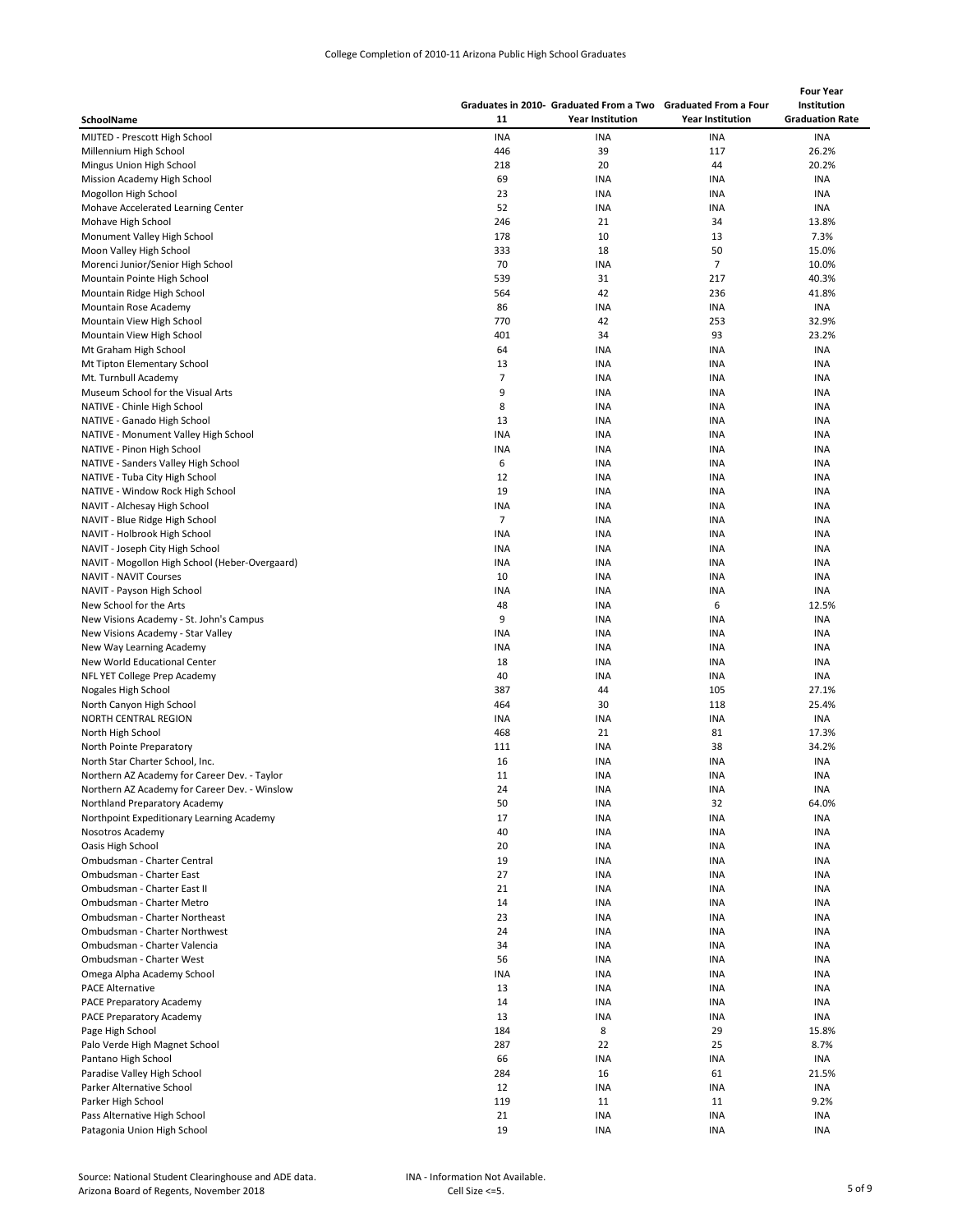| College Completion of 2010-11 Arizona Public High School Graduates |  |  |  |  |  |
|--------------------------------------------------------------------|--|--|--|--|--|
|--------------------------------------------------------------------|--|--|--|--|--|

| SchoolName                                     | 11             | Graduates in 2010- Graduated From a Two Graduated From a Four<br><b>Year Institution</b> | <b>Year Institution</b> | <b>Four Year</b><br>Institution<br><b>Graduation Rate</b> |
|------------------------------------------------|----------------|------------------------------------------------------------------------------------------|-------------------------|-----------------------------------------------------------|
| Payson Center for Success High School          | 13             | <b>INA</b>                                                                               | <b>INA</b>              | <b>INA</b>                                                |
| Payson Education Center                        | 14             | <b>INA</b>                                                                               | <b>INA</b>              | <b>INA</b>                                                |
| Payson High School                             | 160            | 14                                                                                       | 19                      | 11.9%                                                     |
| PCJTED - Amphitheater High School              | 7              | <b>INA</b>                                                                               | INA                     | <b>INA</b>                                                |
| PCJTED - Canyon Del Oro High School            | 7              | <b>INA</b>                                                                               | <b>INA</b>              | <b>INA</b>                                                |
| PCJTED - Catalina Foothills High School        | 9              | <b>INA</b>                                                                               | INA                     | INA                                                       |
| <b>PCJTED - Central Campus</b>                 | INA            | <b>INA</b>                                                                               | INA                     | INA                                                       |
| PCJTED - Desert View High School               | <b>INA</b>     | <b>INA</b>                                                                               | INA                     | INA                                                       |
| PCJTED - Ironwood Ridge High School            | 6              | <b>INA</b>                                                                               | INA                     | INA                                                       |
| PCJTED - Sahuarita High School                 | INA            | <b>INA</b>                                                                               | INA                     | INA                                                       |
| PCJTED - Sunnyside High School                 | $\overline{7}$ | <b>INA</b>                                                                               | INA                     | INA                                                       |
| PCJTED - Tanque Verde High School              | INA            | <b>INA</b>                                                                               | INA                     | <b>INA</b>                                                |
| Peoria Accelerated High School                 | 85             | <b>INA</b>                                                                               | <b>INA</b>              | <b>INA</b>                                                |
| Peoria High School                             | 357            | 26                                                                                       | 53                      | 14.8%                                                     |
| Peoria Transition Center                       | 42             | <b>INA</b>                                                                               | INA                     | <b>INA</b>                                                |
| Perry High School                              | 481            | 21                                                                                       | 155                     | 32.2%                                                     |
| Phoenix Learning Academy                       | <b>INA</b>     | <b>INA</b>                                                                               | <b>INA</b>              | INA                                                       |
| Phoenix Union Bioscience High School           | 31             | <b>INA</b>                                                                               | 11                      | 35.5%                                                     |
| Pierson Vocational High School                 | 42             | <b>INA</b>                                                                               | INA                     | INA                                                       |
| Pillar Academy of Business & Finance           | 6              | <b>INA</b>                                                                               | INA                     | <b>INA</b>                                                |
| Pima County JTED Annex                         | <b>INA</b>     | <b>INA</b>                                                                               | INA                     | INA                                                       |
| Pima County JTED at Camino Seco                | <b>INA</b>     | <b>INA</b>                                                                               | <b>INA</b>              | INA                                                       |
| Pima County JTED at Flowing Wells              | <b>INA</b>     | <b>INA</b>                                                                               | INA                     | INA                                                       |
| Pima County JTED Cosmetology                   | 17             | <b>INA</b>                                                                               | INA                     | INA                                                       |
| Pima County JTED NW Campus                     | 6              | <b>INA</b>                                                                               | <b>INA</b>              | <b>INA</b>                                                |
| Pima High School                               | 43             | 11                                                                                       | INA                     | <b>INA</b>                                                |
| Pima Partnership School, The                   | 37             | <b>INA</b>                                                                               | INA                     | INA                                                       |
| Pima Vocational High School                    | 44             | <b>INA</b>                                                                               | <b>INA</b>              | <b>INA</b>                                                |
| Pimeria Alta Academy                           | 6              | <b>INA</b>                                                                               | <b>INA</b>              | <b>INA</b>                                                |
| Pinnacle Charter High School                   | 25             | <b>INA</b>                                                                               | INA                     | <b>INA</b>                                                |
| Pinnacle Charter High School                   | 8              | <b>INA</b>                                                                               | INA                     | INA                                                       |
| Pinnacle High School                           | 501            | 29                                                                                       | 238                     | 47.5%                                                     |
| Pinnacle High School - Casa Grande             | 16             | <b>INA</b>                                                                               | INA                     | <b>INA</b>                                                |
| Pinnacle High School - Mesa                    | 21             | <b>INA</b>                                                                               | INA                     | <b>INA</b>                                                |
| Pinnacle High School - Tempe                   | 17             | <b>INA</b>                                                                               | INA                     | <b>INA</b>                                                |
| Pinnacle Virtual High School                   | 152            | 11                                                                                       | 8                       | 5.3%                                                      |
| Pinon High School                              | 89             | 6                                                                                        | INA                     | <b>INA</b>                                                |
| Polaris High School                            | 43             | <b>INA</b>                                                                               | INA                     | <b>INA</b>                                                |
| Ponderosa High School                          | 59             | <b>INA</b>                                                                               | INA                     | <b>INA</b>                                                |
| PPEC Tec - Robles Junction Learning Center     | 19             | <b>INA</b>                                                                               | INA                     | INA                                                       |
| PPEP TEC - Alice S. Paul Learning Center       | 25             | <b>INA</b>                                                                               | <b>INA</b>              | <b>INA</b>                                                |
| PPEP TEC - Celestino Fernandez Learning Center | 82             | <b>INA</b>                                                                               | <b>INA</b>              | INA                                                       |
| PPEP TEC - Cesar Chavez Learning Center        | 36             | <b>INA</b>                                                                               | <b>INA</b>              | <b>INA</b>                                                |
| PPEP TEC - Colin L. Powell Learning Center     | 23             | <b>INA</b>                                                                               | INA                     | INA                                                       |
| PPEP TEC - John David Arnold Learning Center   | 23             | <b>INA</b>                                                                               | <b>INA</b>              | INA                                                       |
| PPEP TEC - Jose Yepez Learning Center          | 26             | <b>INA</b>                                                                               | <b>INA</b>              | <b>INA</b>                                                |
| PPEP TEC - 'Lito' Pena Learning Center         | 24             | <b>INA</b>                                                                               | <b>INA</b>              | INA                                                       |
| PPEP TEC - Manuel Borjorquez Learning Center   | 17             | INA                                                                                      | <b>INA</b>              | <b>INA</b>                                                |
| PPEP TEC - Raul H. Castro Learning Center      | 28             | INA                                                                                      | <b>INA</b>              | INA                                                       |
| PPEP TEC - Victor Soltero Learning Center      | 25             | INA                                                                                      | <b>INA</b>              | <b>INA</b>                                                |
| <b>Precision Academy</b>                       | 14             | INA                                                                                      | INA                     | INA                                                       |
| Precision Academy System Charter School        | 94             | INA                                                                                      | INA                     | INA                                                       |
| Premier Charter High School                    | 123            | 6                                                                                        | <b>INA</b>              | INA                                                       |
| Prescott High School                           | 355            | 46                                                                                       | 118                     | 33.2%                                                     |
| Prescott Valley School                         | 21             | INA                                                                                      | INA                     | INA                                                       |
| Presidio High School                           | 23             | INA                                                                                      | INA                     | INA                                                       |
| Primavera - Online                             | 721            | 46                                                                                       | 55                      | 7.6%                                                      |
| Project More High School                       | 22             | INA                                                                                      | INA                     | INA                                                       |
| <b>Project New Start</b>                       | 18             | INA                                                                                      | INA                     | INA                                                       |
| Pueblo High Magnet School                      | 338            | 11                                                                                       | 29                      | 8.6%                                                      |
| <b>pvONLINE</b>                                | 6              | INA                                                                                      | INA                     | <b>INA</b>                                                |
| Queen Creek High School                        | 435            | 29                                                                                       | 68                      | 15.6%                                                     |
| Ray High School                                | 34             | INA                                                                                      | INA                     | INA                                                       |
| Raymond S. Kellis                              | 355            | 31                                                                                       | 70                      | 19.7%                                                     |
| <b>RCB Medical Arts Academy</b>                | 108            | INA                                                                                      | <b>INA</b>              | INA                                                       |
| Red Mesa High School                           | 61             | INA                                                                                      | 6                       | 9.8%                                                      |
| Red Mountain High School                       | 733            | 31                                                                                       | 218                     | 29.7%                                                     |
| Red Rock Academy                               | <b>INA</b>     | <b>INA</b>                                                                               | <b>INA</b>              | INA                                                       |
| Red Valley/Cove High School                    | 10             | INA                                                                                      | <b>INA</b>              | <b>INA</b>                                                |
| Rimrock Public High School                     | 12             | <b>INA</b>                                                                               | <b>INA</b>              | INA                                                       |
| Rincon High School                             | 183            | 12                                                                                       | 26                      | 14.2%                                                     |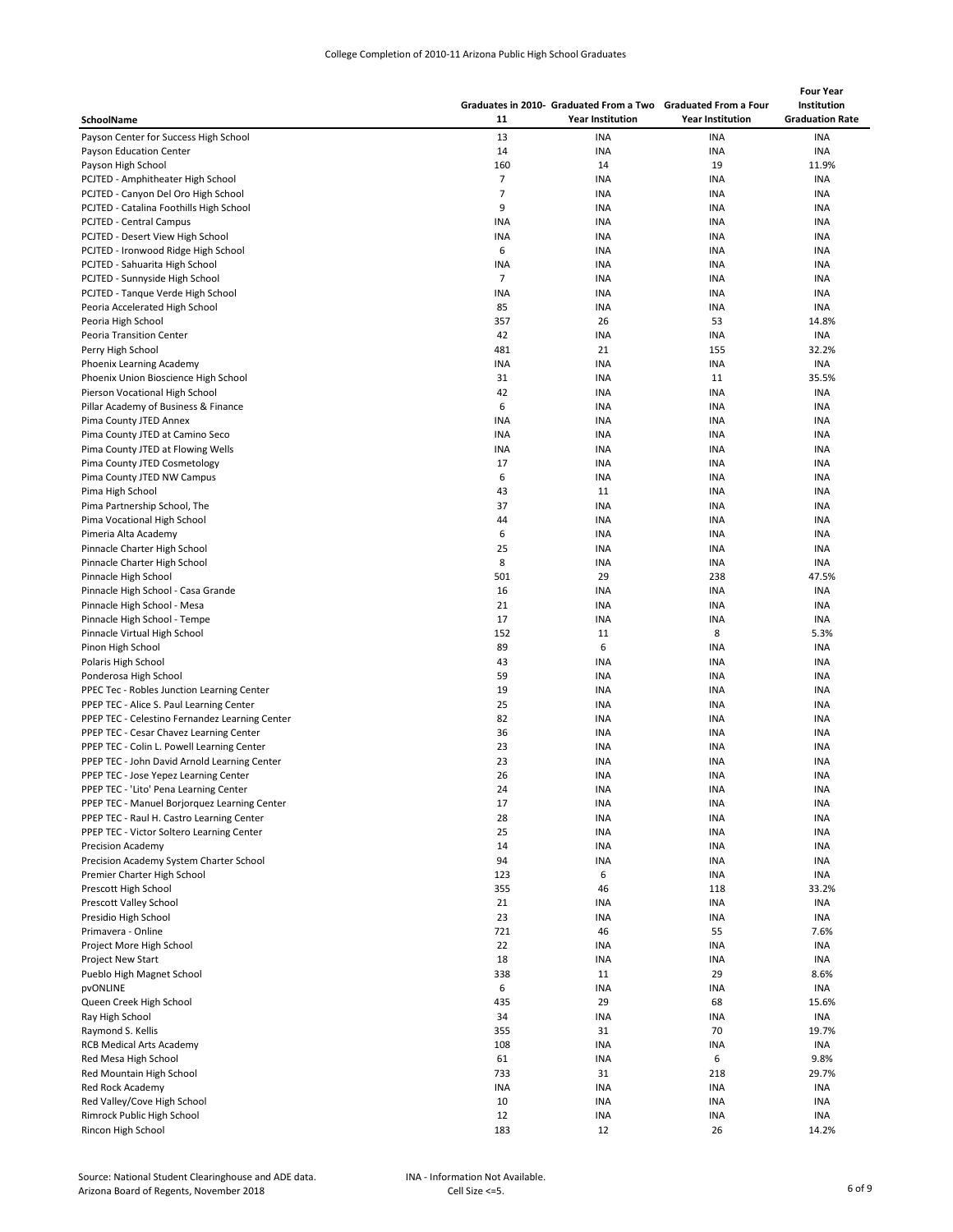|                                                                           |                  |                          | Graduates in 2010- Graduated From a Two Graduated From a Four | <b>Four Year</b><br>Institution |
|---------------------------------------------------------------------------|------------------|--------------------------|---------------------------------------------------------------|---------------------------------|
| SchoolName                                                                | 11               | <b>Year Institution</b>  | <b>Year Institution</b>                                       | <b>Graduation Rate</b>          |
| Rio Rico High School                                                      | 240              | 18                       | 49                                                            | 20.4%                           |
| River Valley High School                                                  | 175              | 11                       | 14                                                            | 8.0%                            |
| Roadrunner School                                                         | <b>INA</b>       | <b>INA</b>               | INA                                                           | INA                             |
| Round Valley High School                                                  | 111<br>43        | 13<br><b>INA</b>         | 12                                                            | 10.8%<br>INA                    |
| RSD Computerized Plus High School<br>RSD Computerized Plus Online Program | 8                | INA                      | INA<br>INA                                                    | INA                             |
| S.T.A.R. Academic Center                                                  | 88               | INA                      | INA                                                           | <b>INA</b>                      |
| Sabino High School                                                        | 285              | 22                       | 119                                                           | 41.8%                           |
| Safford High School                                                       | 163              | 42                       | 16                                                            | 9.8%                            |
| Saguaro High School                                                       | 314              | 15                       | 125                                                           | 39.8%                           |
| Sahuarita High School                                                     | 305              | 22                       | 48                                                            | 15.7%                           |
| Sahuaro High School                                                       | 368              | 31                       | 90                                                            | 24.5%                           |
| Salome High School                                                        | 29               | INA                      | <b>INA</b>                                                    | <b>INA</b>                      |
| Salt River Accelerated Learning Academy                                   | 29               | INA                      | INA                                                           | <b>INA</b>                      |
| Salt River High School                                                    | 26               | INA                      | INA                                                           | INA                             |
| San Carlos Junior High School                                             | 62               | INA                      | INA                                                           | INA                             |
| San Carlos Unified School District #20 Alternative Center                 | 9<br>509         | <b>INA</b><br>94         | INA<br>83                                                     | <b>INA</b><br>16.3%             |
| San Luis High School<br>San Manuel High School                            | 78               | <b>INA</b>               | $\overline{7}$                                                | 9.0%                            |
| San Pedro Valley High School                                              | 21               | <b>INA</b>               | INA                                                           | INA                             |
| San Pedro Valley Online Academy                                           | <b>INA</b>       | <b>INA</b>               | INA                                                           | INA                             |
| San Simon School                                                          | 6                | <b>INA</b>               | INA                                                           | INA                             |
| San Tan Foothills High School                                             | 107              | <b>INA</b>               | 11                                                            | 10.3%                           |
| Sandra Day O'Connor High School                                           | 507              | 39                       | 172                                                           | 33.9%                           |
| Santa Cruz Valley Union High Alternative School                           | INA              | <b>INA</b>               | <b>INA</b>                                                    | INA                             |
| Santa Cruz Valley Union High School                                       | 66               | 9                        | <b>INA</b>                                                    | INA                             |
| Santa Rita High School                                                    | 202              | 20                       | 21                                                            | 10.4%                           |
| Scholars Academy, The                                                     | $\overline{7}$   | <b>INA</b>               | INA                                                           | <b>INA</b>                      |
| School for Integrated Academics and Technologies                          | 61               | <b>INA</b>               | INA                                                           | <b>INA</b>                      |
| School for Integrated Academics and Technologies                          | 24               | <b>INA</b>               | INA                                                           | <b>INA</b>                      |
| Sedona Red Rock High School                                               | 89               | <b>INA</b>               | 27                                                            | 30.3%                           |
| Seligman High School                                                      | 12               | INA                      | INA                                                           | <b>INA</b>                      |
| Sentinel Peak High School                                                 | 22               | <b>INA</b>               | INA                                                           | INA                             |
| Sequoia Academics and Arts Charter School                                 | 17<br><b>INA</b> | <b>INA</b><br><b>INA</b> | INA<br><b>INA</b>                                             | INA<br>INA                      |
| Sequoia Choice - Star Performing Arts<br>Sequoia Choice - Village         | <b>INA</b>       | INA                      | INA                                                           | <b>INA</b>                      |
| Sequoia Choice School Arizona Distance Learning School                    | 90               | 6                        | $\overline{7}$                                                | 7.8%                            |
| Sequoia Pathway Academy                                                   | 6                | INA                      | INA                                                           | INA                             |
| Sequoia School for the Deaf and Hard of Hearing                           | INA              | <b>INA</b>               | INA                                                           | INA                             |
| Sequoia Secondary School                                                  | 42               | <b>INA</b>               | 6                                                             | 14.3%                           |
| Shadow Mountain High School                                               | 397              | 15                       | 129                                                           | 32.5%                           |
| Shadow Ridge High School                                                  | 6                | INA                      | INA                                                           | <b>INA</b>                      |
| Shonto Preparatory Technology High School                                 | 25               | <b>INA</b>               | <b>INA</b>                                                    | <b>INA</b>                      |
| Show Low High School                                                      | 138              | 16                       | 19                                                            | 13.8%                           |
| Sierra Summit Academy                                                     | 16               | <b>INA</b>               | INA                                                           | <b>INA</b>                      |
| Sierra Vista Academy                                                      | 11               | <b>INA</b>               | INA                                                           | <b>INA</b>                      |
| Sky Islands                                                               | $\overline{7}$   | INA                      | INA                                                           | <b>INA</b>                      |
| Skyline High School                                                       | 494              | 27                       | 81                                                            | 16.4%                           |
| Skyline Technical High School<br>Skyline West Prep School                 | 18<br>68         | <b>INA</b><br><b>INA</b> | INA<br><b>INA</b>                                             | INA<br>INA                      |
| Skyview High School                                                       | 47               | <b>INA</b>               | <b>INA</b>                                                    | INA                             |
| Snowflake High School                                                     | 157              | 18                       | 13                                                            | 8.3%                            |
| Sonoran Desert School                                                     | 34               | <b>INA</b>               | <b>INA</b>                                                    | INA                             |
| Sonoran Science Academy - Phoenix                                         | INA              | INA                      | <b>INA</b>                                                    | <b>INA</b>                      |
| Sonoran Science Academy - Tucson                                          | 34               | <b>INA</b>               | 14                                                            | 41.2%                           |
| South Mountain High School                                                | 350              | 28                       | 32                                                            | 9.1%                            |
| South Pointe High School                                                  | 78               | $\overline{7}$           | 6                                                             | 7.7%                            |
| South Ridge High School                                                   | 60               | <b>INA</b>               | 9                                                             | 15.0%                           |
| South Verde Technology Magnet                                             | 22               | <b>INA</b>               | INA                                                           | <b>INA</b>                      |
| Southern Arizona Community High School                                    | 59               | <b>INA</b>               | <b>INA</b>                                                    | INA                             |
| Southgate Academy                                                         | 40               | <b>INA</b>               | <b>INA</b>                                                    | <b>INA</b>                      |
| Southwest Alternative High School                                         | 6                | INA                      | INA                                                           | INA                             |
| Southwest Education Center - Casa Grande                                  | INA              | INA                      | <b>INA</b>                                                    | INA                             |
| Special Education Services DBA Southwest Education Center                 | $\overline{7}$   | <b>INA</b>               | <b>INA</b>                                                    | INA                             |
| St David High School                                                      | 24               | INA                      | INA                                                           | INA                             |
| St Johns High School                                                      | 74<br><b>INA</b> | 13<br>INA                | INA                                                           | INA                             |
| ST MICHAELS ASSOC FOR SPEC ED<br>St. Johns Learning Center                | <b>INA</b>       | <b>INA</b>               | INA<br>INA                                                    | INA<br>INA                      |
| Starshine St. John's                                                      | <b>INA</b>       | INA                      | <b>INA</b>                                                    | <b>INA</b>                      |
| Student Choice High School                                                | 42               | INA                      | INA                                                           | INA                             |
| Student Choice High School Tatum Campus                                   | <b>INA</b>       | INA                      | INA                                                           | INA                             |
|                                                                           |                  |                          |                                                               |                                 |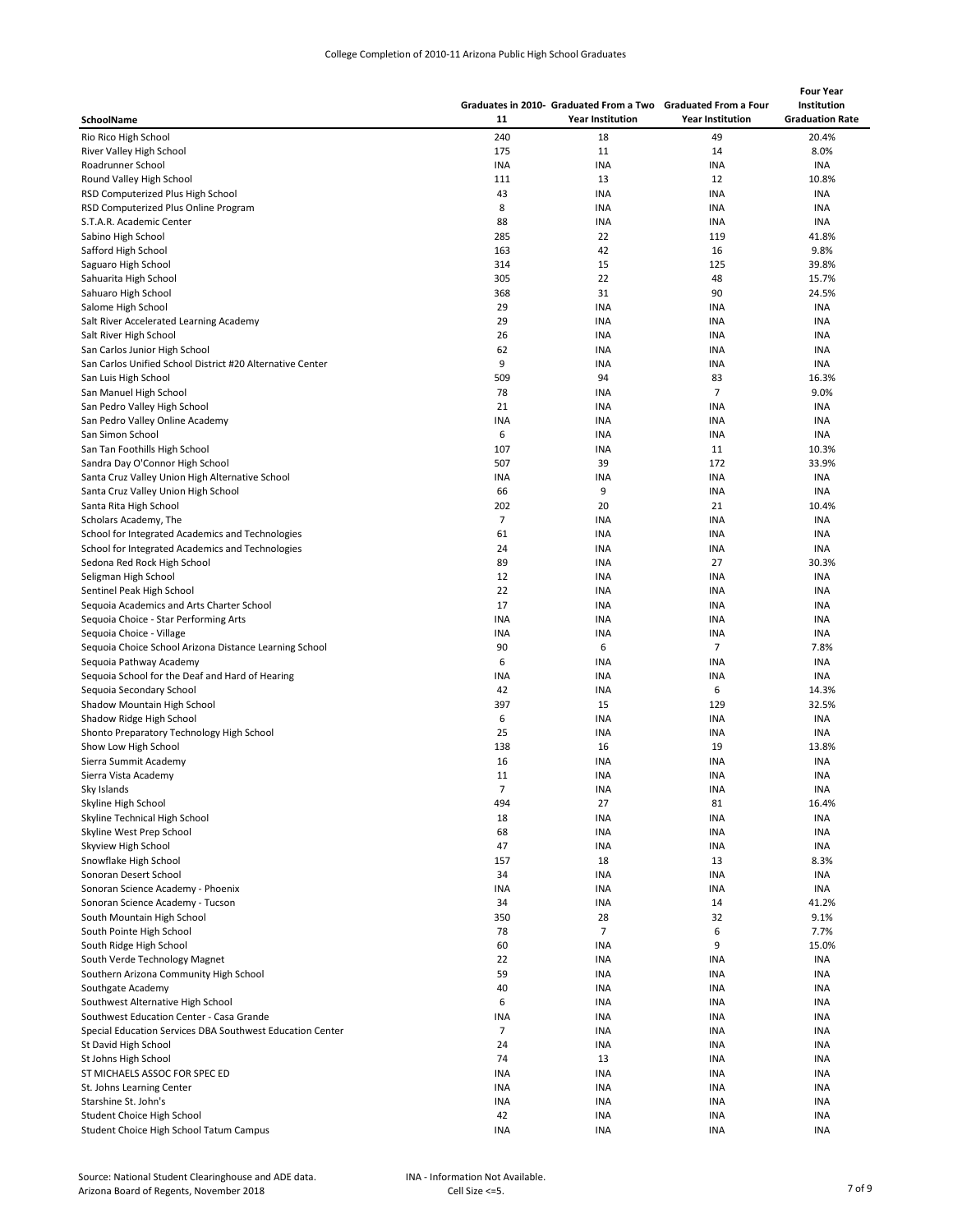|                                                             |            |                                                               |                          | <b>Four Year</b>       |  |
|-------------------------------------------------------------|------------|---------------------------------------------------------------|--------------------------|------------------------|--|
|                                                             |            | Graduates in 2010- Graduated From a Two Graduated From a Four |                          | Institution            |  |
| SchoolName                                                  | 11         | <b>Year Institution</b>                                       | <b>Year Institution</b>  | <b>Graduation Rate</b> |  |
| Summit High School                                          | 42         | <b>INA</b>                                                    | <b>INA</b>               | <b>INA</b>             |  |
| Summit School                                               | INA        | <b>INA</b>                                                    | <b>INA</b>               | <b>INA</b>             |  |
| Sun Valley High School                                      | 154        | INA                                                           | <b>INA</b>               | <b>INA</b>             |  |
| Sunnyside High School                                       | 401        | 18                                                            | 30                       | 7.5%                   |  |
| Sunnyslope High School                                      | 324        | 11                                                            | 98                       | 30.2%                  |  |
| Sunrise Mountain High School                                | 344        | 32                                                            | 112                      | 32.6%                  |  |
| Suns-Diamondbacks Education Academy                         | 91         | 6                                                             | INA                      | <b>INA</b>             |  |
| Superior Senior High School                                 | 38         | <b>INA</b>                                                    | INA                      | <b>INA</b>             |  |
| Tanque Verde High School                                    | 71         | INA                                                           | 28                       | 39.4%                  |  |
| <b>Teacher Preparation Charter High School</b>              | 10         | <b>INA</b>                                                    | INA                      | <b>INA</b>             |  |
| Teenage Parent Program - TAPP                               | 28         | <b>INA</b>                                                    | INA                      | <b>INA</b>             |  |
| <b>Telesis Preparatory Academy</b>                          | 14         | <b>INA</b>                                                    | INA                      | <b>INA</b>             |  |
| Tempe Accelerated High School                               | 47         | INA                                                           | <b>INA</b>               | <b>INA</b>             |  |
| Tempe High School                                           | 270        | 13                                                            | 28                       | 10.4%                  |  |
| <b>Tempe Preparatory Academy</b>                            | 50         | <b>INA</b>                                                    | 33                       | 66.0%                  |  |
| Thatcher High School                                        | 88         | 26                                                            | 23                       | 26.1%                  |  |
| THE ACES                                                    | 20         | INA                                                           | <b>INA</b>               | <b>INA</b>             |  |
| The Berean Schools                                          | 16         | <b>INA</b>                                                    | <b>INA</b>               | <b>INA</b>             |  |
| The Childrens Center for Neurodevelopmental Studies         | <b>INA</b> | <b>INA</b>                                                    | <b>INA</b>               | INA                    |  |
| THE NEW FOUNDATION                                          | <b>INA</b> | <b>INA</b>                                                    | INA                      | INA                    |  |
| Thunderbird High School                                     | 340        | 19                                                            | 94                       | 27.6%                  |  |
| <b>TIA West</b>                                             | INA        | <b>INA</b>                                                    | INA                      | <b>INA</b>             |  |
| Tolleson Union High School                                  | 433        | 30                                                            | 61                       | 14.1%                  |  |
| Toltecali High School                                       | 18         | INA                                                           | <b>INA</b>               | INA                    |  |
| Tombstone High School                                       | 63         | INA                                                           | <b>INA</b>               | INA                    |  |
| Tonopah Valley High School                                  | 74         | $\overline{7}$                                                | INA                      | INA                    |  |
| Trevor Browne High School                                   | 479        | 35                                                            | 49                       | 10.2%                  |  |
| Tri-City College Prep High School                           | 46         | INA                                                           | 16                       | 34.8%                  |  |
| Tse'yaato' High School                                      | 45         | <b>INA</b>                                                    | INA                      | <b>INA</b>             |  |
| <b>Tuba City Alternative School</b>                         | 30         | INA                                                           | INA                      | <b>INA</b>             |  |
| Tuba City High School                                       | 139        | INA                                                           | 18                       | 12.9%                  |  |
| Tucson International Academy                                | <b>INA</b> | INA                                                           | <b>INA</b>               | <b>INA</b>             |  |
| Tucson International Academy Midvale                        | <b>INA</b> | INA                                                           | INA                      | INA                    |  |
| Tucson Magnet High School                                   | 560        | 47                                                            | 112                      | 20.0%                  |  |
| <b>Tucson Preparatory School</b>                            | 48         | <b>INA</b>                                                    | <b>INA</b>               | <b>INA</b>             |  |
| Tumbleweed Transitional Learning Center                     | <b>INA</b> | <b>INA</b>                                                    | <b>INA</b>               | <b>INA</b>             |  |
| University High School                                      | 172        | <b>INA</b>                                                    | 137                      | 79.7%                  |  |
| University High School                                      | 6          | INA                                                           | <b>INA</b>               | <b>INA</b>             |  |
| UPWARD FOUNDATION INC                                       | INA        | INA                                                           | INA                      | <b>INA</b>             |  |
| VACTE - Camp Verde Unified School District                  | INA        | INA                                                           | INA                      | <b>INA</b>             |  |
| VACTE - Mingus Union High School                            | <b>INA</b> | INA                                                           | <b>INA</b>               | <b>INA</b>             |  |
| VACTE - Sedona-Oak Creek Joint Unified School District      | <b>INA</b> | INA                                                           | INA                      | INA                    |  |
| VACTE - Valley Academy for Career and Technology Education  | INA        | INA                                                           | INA                      | INA                    |  |
|                                                             | 39         | 7                                                             | INA                      | <b>INA</b>             |  |
| Vail Academy & High School<br>Valley High School            | 74         | <b>INA</b>                                                    | INA                      | INA                    |  |
| Valley Union High School                                    | 40         | 11                                                            | <b>INA</b>               | <b>INA</b>             |  |
|                                                             |            |                                                               |                          |                        |  |
| Valley Vista High School<br>Vechij Himdag MashchamakuD      | 416<br>21  | 32<br>INA                                                     | 79<br>INA                | 19.0%<br><b>INA</b>    |  |
| Verrado High School                                         | 270        | 20                                                            | 72                       | 26.7%                  |  |
|                                                             | 89         |                                                               | <b>INA</b>               | <b>INA</b>             |  |
| Vicki A. Romero High School<br>Victory High School - Campus | 8          | INA<br><b>INA</b>                                             | <b>INA</b>               | INA                    |  |
| Villa Oasis Interscholastic Center For Education (voice)    | 19         | <b>INA</b>                                                    | INA                      | <b>INA</b>             |  |
| Vision Charter School                                       | 8          |                                                               | <b>INA</b>               | INA                    |  |
| Vista Alternative School                                    | 124        | INA<br>INA                                                    | <b>INA</b>               | <b>INA</b>             |  |
|                                                             | 320        | 27                                                            | 50                       | 15.6%                  |  |
| Washington High School                                      | 6          |                                                               | <b>INA</b>               | <b>INA</b>             |  |
| WAVE - Kingman High School                                  | 9          | INA                                                           | INA                      | <b>INA</b>             |  |
| WAVE - Lake Havasu High School                              | 8          | <b>INA</b>                                                    | <b>INA</b>               | <b>INA</b>             |  |
| WAVE - Mohave High School                                   |            | INA                                                           |                          |                        |  |
| WAVE - Parker High School                                   | <b>INA</b> | INA                                                           | INA                      | INA                    |  |
| WAVE - River Valley High School                             | 14         | INA                                                           | <b>INA</b>               | <b>INA</b>             |  |
| West Phoenix High School<br><b>Westland School</b>          | 156<br>17  | 6<br>INA                                                      | <b>INA</b><br><b>INA</b> | <b>INA</b><br>INA      |  |
|                                                             |            |                                                               |                          |                        |  |
| West-MEC - Central Campus                                   | 38         | 18                                                            | INA                      | INA                    |  |
| West-MEC - North Canyon High School                         | 18         | <b>INA</b>                                                    | <b>INA</b>               | INA                    |  |
| West-MEC - Paradise Valley High School                      | 14         | INA                                                           | INA                      | INA                    |  |
| West-MEC - Pinnacle High School                             | 6          | <b>INA</b>                                                    | INA                      | INA                    |  |
| West-MEC - Shadow Mountain High School                      | INA        | <b>INA</b>                                                    | INA                      | INA                    |  |
| West-MEC - Verrado High School                              | <b>INA</b> | INA                                                           | INA                      | INA                    |  |
| Westview High School                                        | 505        | 43                                                            | 75                       | 14.9%                  |  |
| Westwind Preparatory Academy                                | 61         | $\overline{7}$                                                | 8                        | 13.1%                  |  |
| Westwood High School                                        | 515        | 29                                                            | 84                       | 16.3%                  |  |